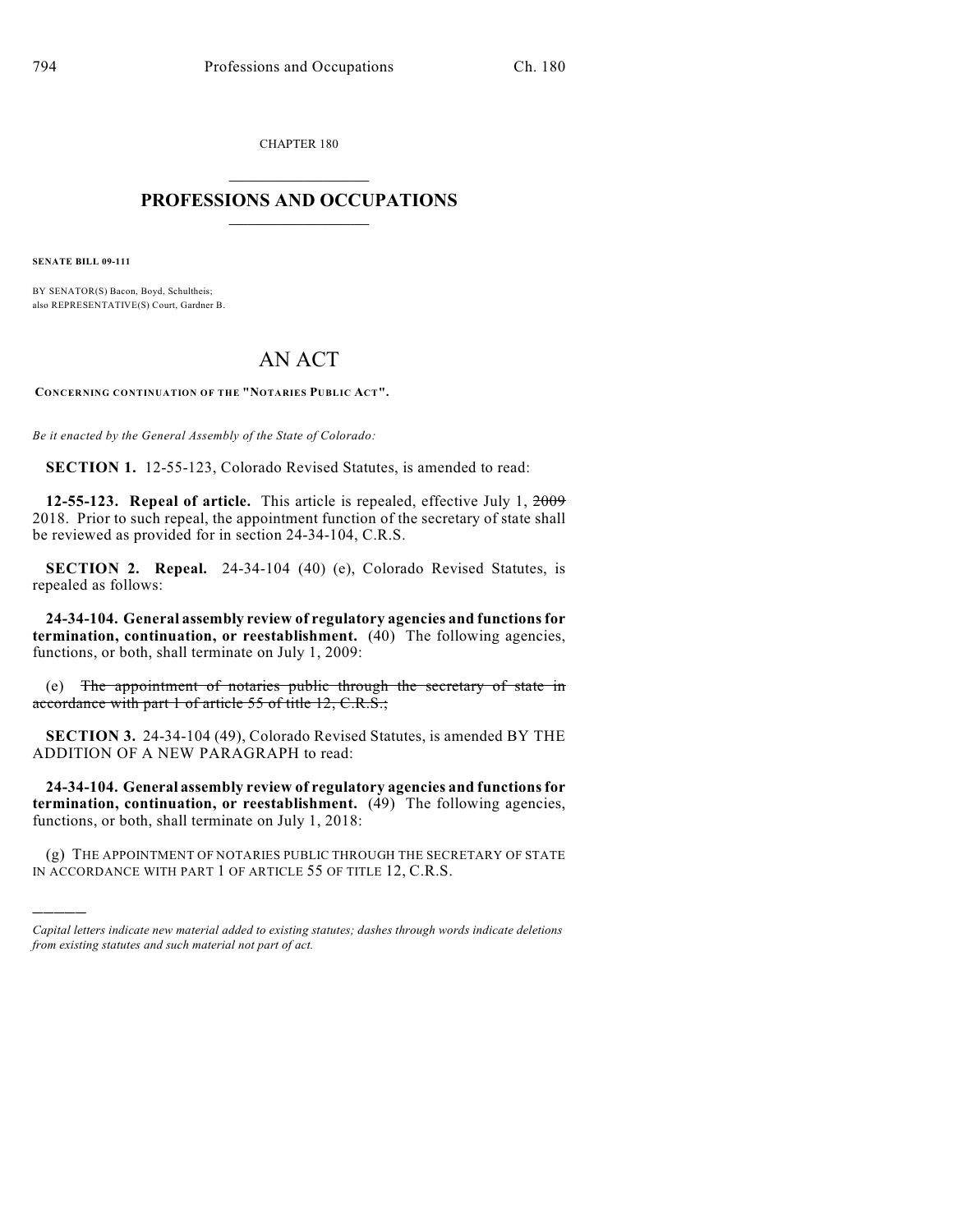**SECTION 4.** 12-55-104, Colorado Revised Statutes, is amended BY THE ADDITION OF A NEW SUBSECTION to read:

**12-55-104. Application.** (4) ON AND AFTER JULY 1, 2009, THE SECRETARY OF STATE SHALL VERIFY THE LAWFUL PRESENCE IN THE UNITED STATES OF EACH APPLICANT THROUGH THE VERIFICATION PROCESS OUTLINED IN SECTION 24-76.5-103 (4), C.R.S.

**SECTION 5.** The introductory portion to 12-55-107 (1), Colorado Revised Statutes, is amended to read:

**12-55-107. Revocation of commission.** (1) The secretary of state or the secretary of state's designee shall MAY deny the application of any person for appointment or reappointment, ISSUE A LETTER OF ADMONITION, SUSPEND A COMMISSION, or revoke the commission of any notary public during such notary's term of appointment, if the notary public:

**SECTION 6.** 12-55-111 (1), Colorado Revised Statutes, is amended to read:

**12-55-111. Journal.** (1) Every notary public shall keep a journal of every acknowledgment taken by such NOTARIAL ACT OF THE notary to an instrument affecting the title to real property and, if required, give a certified copy of or a certificate as to any such journal or any of such THE notary's acts, upon payment of such THE notary's fee.

**SECTION 7. Repeal.** 12-55-106.7, Colorado Revised Statutes, is repealed as follows:

**12-55-106.7. Pictorial notary public - secretary of state - rules.** The secretary of state shall adopt rules necessary to establish standards, procedures, practices, forms, and records relating to the ability of notaries public to transmit encrypted, authenticated photographs of individuals for use by motor vehicle offices, credit card companies, and other entities requiring an authenticated photograph of an individual. The rules shall require the notary to maintain an encryption device or other technology enabling the notary to transmit photographs electronically and protect the security and authenticity of the photographs. The rules shall authorize the notary to charge a reasonable fee, not to exceed ten dollars, for each photograph electronically transmitted. The secretary of state shall adopt the rules as soon as administratively feasible. Notwithstanding the provisions of section 24-4-103 (5), C.R.S., the rules adopted pursuant to this section shall not take effect until the general assembly, acting by bill other than a bill enacted pursuant to section  $24-4-103$  (8) (c) (I), C.R.S., approves the rules.

**SECTION 8.** 12-55-103.5, Colorado Revised Statutes, is amended to read:

**12-55-103.5. Training - rules.** (1) The office of the secretary of state may enter into a contract with a private contractor or contractors to conduct notary training programs. The contractor or contractors may charge a fee for any such training program.